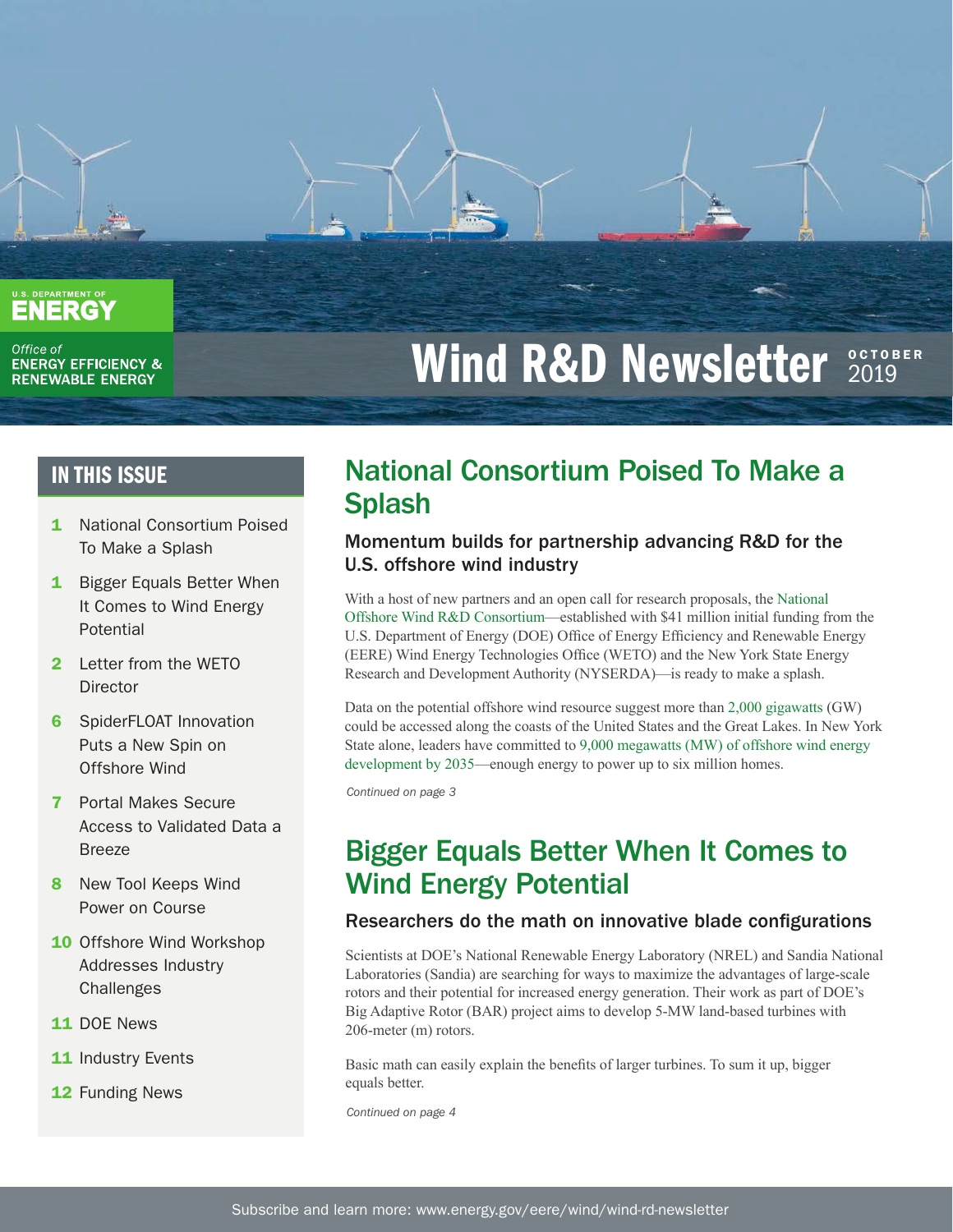# Letter from the Wind Energy Technologies Office Director

As the new director of the Wind Energy Technologies Office, I am pleased to join a superb team of professionals at DOE and our National Laboratories in working to advance the prospects of wind energy—on land, offshore, and distributed throughout the country. There are huge opportunities for wind energy, as well as challenges, and we have exciting plans for the future to address them. I am eager to get out and about and meet with many of you who are joining with us in this bold endeavor.

The catchphrase "any way the wind blows" has both literal and figurative meanings across our industry and here in WETO. For example, the industry has found cost-effective ways to capture the wind "any way it blows," growing tremendously in the past several years in terms of capacity, deployment, and investment. In fact, the [Energy Information Administration](https://www.eia.gov/outlooks/steo/data.php) predicts that wind will surpass other sources of renewable power generation this year. United States wind power has more than tripled over the past decade and today is one of the largest sources of renewable generating capacity in the country.

Offshore wind project development continues to thrive and the American Wind Energy Association (AWEA) gives us a chance to exchange valuable information on what factors make these successes possible, where we want to take things next, and making sure that, whichever way the wind blows, this healthy growth continues. Connect with us at the WETO booth (#303) or see the [schedule](https://www.energy.gov/eere/wind/events/awea-offshore-windpower-conference-and-exhibition-2019) on the WETO website for details on sessions that will be sharing results from projects we've funded.

DOE's newly released publication, the *[2018 Offshore Wind Technologies Market Report](https://www.energy.gov/eere/wind/downloads/2018-offshore-wind-market-report),* states that the overall size of the U.S. offshore wind pipeline grew to 25,824 MW in 2018. Clearly, companies see potential in developing offshore wind projects.

Be sure to download two other recent publications from DOE. The *2[018 Wind Technologies Market Report](https://www.energy.gov/eere/wind/downloads/2018-wind-technologies-market-report)* and the *[2018 Distributed Wind](https://www.energy.gov/eere/wind/downloads/2018-distributed-wind-market-report)  [Market Report](https://www.energy.gov/eere/wind/downloads/2018-distributed-wind-market-report)* provide a snapshot of the industry through the end of last year. These publications can be found on the WETO website.

Energy science research and development (R&D) sponsored by WETO sparks breakthroughs in technology innovation, addresses market and deployment barriers, and drives down the cost of wind energy to deliver more efficient, more reliable, and more predictable wind energy systems. Inside this R&D newsletter, you'll find highlights of WETO's latest and greatest wind energy science research, development, and validation activities.

This edition spotlights developments in offshore wind research with articles on the National Offshore Wind R&D Consortium, innovations in floating offshore wind systems, an offshore wind data portal, and the Offshore Wind Resource Characterization Workshop. In addition, you'll find information applicable to the broader wind power community, with topics that include visualization software for wind forecasting, large rotor manufacturing, and the global market for distributed wind energy resources.

And a flurry of funding opportunities from WETO and other EERE offices is helping launch several new research initiatives. It's not too late to submit an application for \$18.5 million in offshore wind R&D funding from the [National Offshore Wind R&D Consortium.](https://www.energy.gov/eere/wind/national-offshore-wind-rd-consortium) This year alone, the Energy Department has put millions of dollars on the table for offshore wind research. To learn more about individual projects, visit the [WETO website.](https://www.energy.gov/eere/wind/wind-energy-funding-opportunities)

Wind continues to pick up momentum and, any way it blows, it brings opportunity and growth to all sectors of our industry.

**Sincerely,**

**Robert C. Marlay, Ph.D., P.E. Director, Wind Energy Technologies Office**



Robert C. Marlay

*The industry has found costeffective ways to capture the wind "any way it blows," growing tremendously in the past several years in terms of capacity, deployment, and investment.*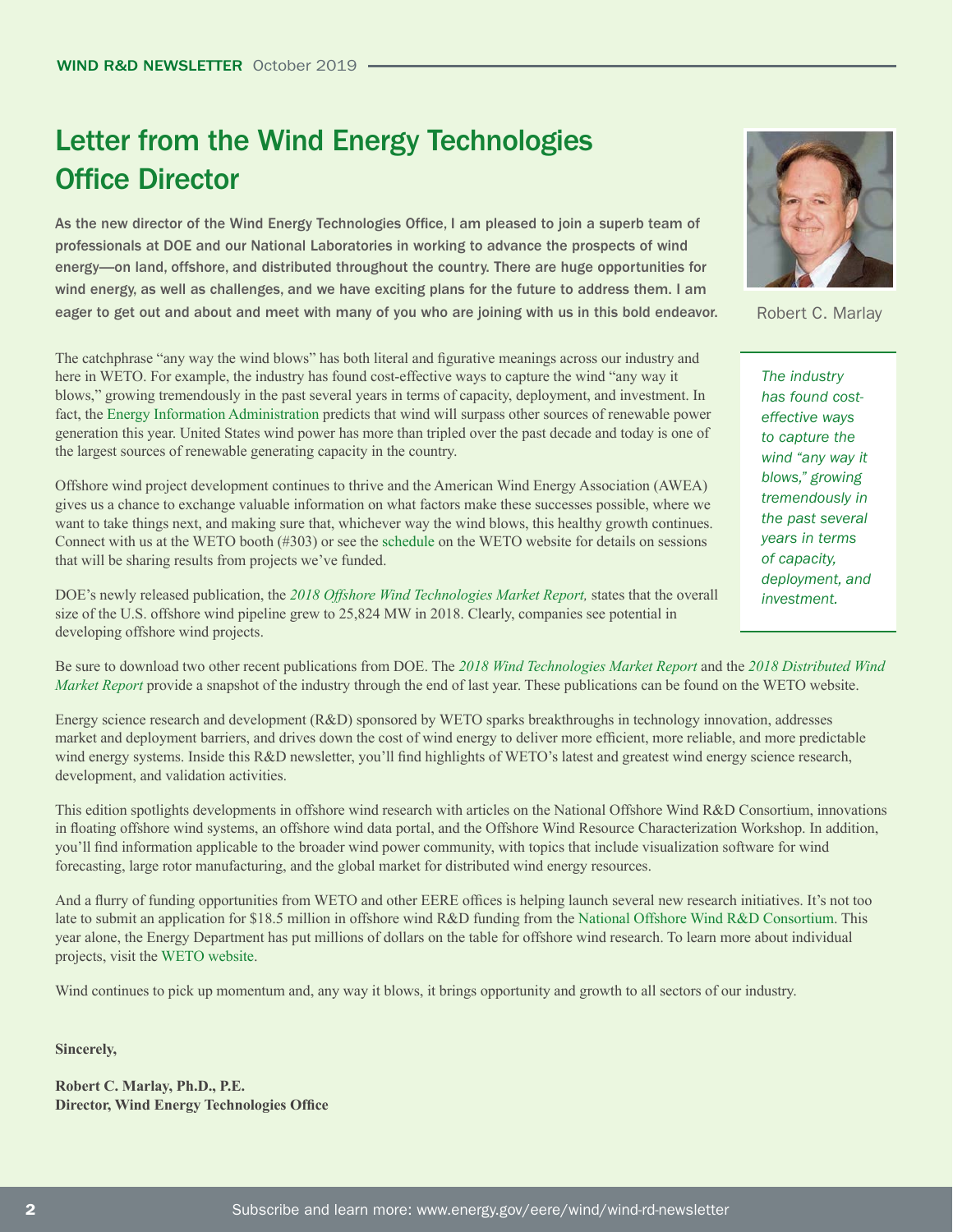#### **National Consortium** continued from page 1

The [consortium,](https://nationaloffshorewind.org) designed to promote U.S. offshore wind industry development, is a collaboration among DOE, NYSERDA, the Carbon Trust, Renewables Consulting Group, DOE's NREL, the Advanced Energy Research Technology Center at Stony Brook University, and other organizations. Its goal is to support initiatives that remove technical barriers to offshore wind development across the nation. And, thanks in part to Walter Musial from NREL, it has a plan to guide the way there.

"The overarching goal of the consortium is to fund research that is relevant to the developers of offshore wind power plants," Musial said. "The consortium has a number of advisory panels designed to help gain insight into various sectors of the industry, so we can steer our R&D investments in the direction that will deliver the greatest impact."

Last year, the consortium surveyed industry to develop an [initial](https://www.nyserda.ny.gov/-/media/Files/Programs/offshore-wind/National-Offshore-Wind-Research-and-Development-Consortium-Roadmap.pdf)  [R&D roadmap](https://www.nyserda.ny.gov/-/media/Files/Programs/offshore-wind/National-Offshore-Wind-Research-and-Development-Consortium-Roadmap.pdf) outlining priorities for the U.S. offshore wind industry. Musial, a principal engineer who leads the offshore wind research effort at NREL, spearheaded roadmap development as technical director for the consortium.

"My role is to guide the consortium in the technical aspects of how it prioritizes research," explained Musial. "This roadmap does just that—outlining what technology innovations will be needed to address the challenges in each of the five U.S. offshore regions, with the end goal of making offshore wind cost competitive in the United States."

The roadmap also guided development of the consortium's [first](https://portal.nyserda.ny.gov/CORE_Solicitation_Detail_Page?SolicitationId=a0rt000000beASkAAM)  [solicitation for R&D proposals](https://portal.nyserda.ny.gov/CORE_Solicitation_Detail_Page?SolicitationId=a0rt000000beASkAAM), which is open through the end of December 2019 and aims to fund projects related to three pillars of offshore wind technology research:

- Offshore wind power plant technology advancement, which includes optimizing the performance of wind plants, reducing the costs of turbine support structures, developing innovative mooring and anchoring technologies for floating wind, and reducing the cost and risk associated with the transmission and distribution of electricity from offshore wind
- Offshore wind power resource and physical site characterization, which includes comprehensive wind resource assessment and the development of a meteorological and oceanographic reference site
- Solutions to improve and accelerate supply chain, installation, and operations and maintenance, including using advanced data analytics to optimize the efficiency of offshore wind components.



The 30-MW Block Island Wind Farm off the coast of Rhode Island is currently the only operational commercial offshore wind farm in the United States, but with the help of the National Offshore Wind R&D Consortium, the industry is poised for major growth. *Photo by DOE*

### Consortium Members and Strategic **PARTNERS**

- DOE and its National Laboratories
- NYSERDA
- Advanced Energy Research and Technology Center at New York State University at Stony Brook
- Anbaric
- Avangrid
- EDF Renewables
- EDP Renewables
- EnBW North America
- Equinor
- GE Renewables
- Innogy
- Maryland Energy Administration
- **MassCEC**
- Northland Power
- Ørsted
- Renewables Consulting Group
- Shell
- The Carbon Trust International, Inc.
- **Vineyard Wind**
- Virginia DMME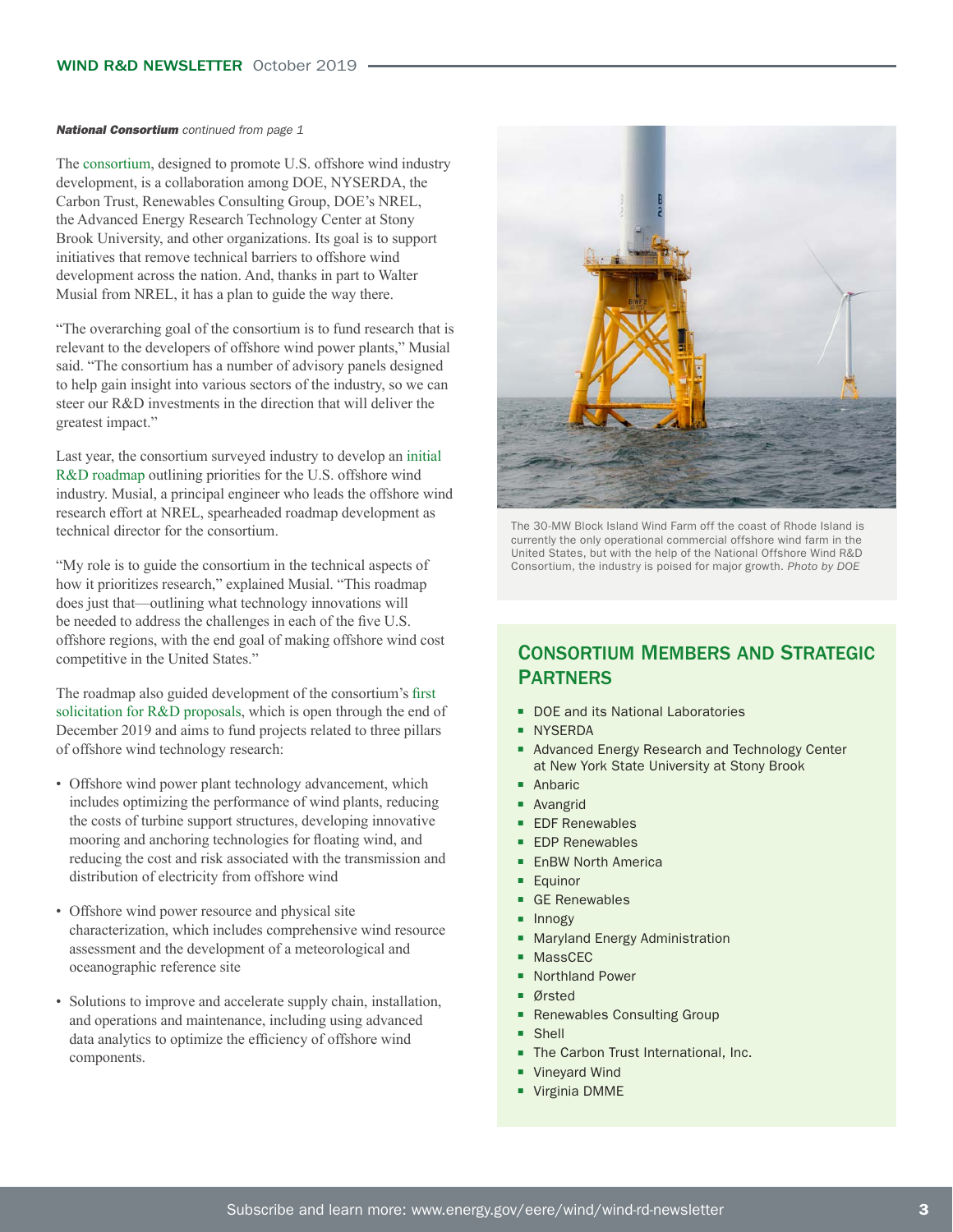"The solicitation points the research community toward the consortium's highest-priority topics and the most impactful results the industry needs to move forward," said Musial. "Not only will this research inform the industry's near-term projects, but at the same time, it will advance longer-term WETO program goals to accelerate the development of new wind energy technologies, which is a win-win"

The consortium is accepting proposals on a rolling basis through December 31, 2019, and plans to offer additional competitive solicitations over the next three years based on additional R&D priorities identified in the roadmap.

*In New York State alone, leaders have committed to 9,000 MW of offshore wind energy development by 2035—enough energy to power up to six million homes.*

In 2019, [seven new partners—](https://www.nyserda.ny.gov/About/Newsroom/2019-Announcements/2019-01-24-National-Offshore-Wind-Research-and-Development-Consortium-Adds-Additional-States-and-Developers-To-Board-of-Directors)Commonwealth of Virginia Mines Minerals & Energy Department (Virginia DMME), Maryland Energy Administration, and Massachusetts Clean Energy Center (MassCEC); offshore wind plant developers Energie Baden-Württemberg AG (EnBW) North America and Vineyard Wind; transmission developer Anbaric Development Partners; and turbine manufacturer GE Renewables—joined the consortium, which further signals the momentum of offshore wind industry growth and boosts the potential funding available for industryrelevant R&D.

"With partners making contributions to the consortium in addition to the core funding commitments from DOE and NYSERDA, the amount of available research funding continues to grow," added Musial.

Looking ahead, Musial said the consortium aims to transition from a partially federally funded effort to a self-sustaining nonprofit fully funded by research partners. The consortium has hired a full-time executive director to help make this happen.

"State commitments to procure offshore wind have grown from zero to about 20,000 MW in the last few years, so there's a new sense of urgency among developers and leaders across the nation to reduce uncertainty in key technical areas," Musial said. "The timing is perfect for the consortium to provide a relevant and long-lasting platform to guide innovations that truly serve the industry. It's an exciting opportunity for everyone to come together and focus collaboratively on the most critical R&D issues."



DOE's Big Adaptive Rotor project aims to develop 5-MW land-based turbines with 206m rotors, which will capture more wind and drive down the cost of energy. The project also addresses challenges, including transportation and manufacturing, that prevent scaling turbines up to sizes needed to deliver cost-of-energy advantages. *Photo by NREL*

#### **Bigger Equals Better** continued from page 1

Bigger blades can sweep larger areas and access faster wind speeds available at higher heights above the ground. Capturing more of the wind and tapping into better wind resources help drive down the cost of energy. Rotor growth may also increase capacity factors, or the amount of power a turbine outputs on average over the course of a year. In some circumstances, higher capacity factors may increase the value of wind energy to the electricity system.

Yet, bigger blades also face transportation and manufacturing challenges that prevent scaling turbines up to sizes needed to deliver additional cost-of-energy advantages.

"One of the major constraints we're dealing with when creating larger rotors is the weight of the blades," said Nick Johnson, an NREL research engineer and principal investigator on the fiveyear, multilab BAR project. "Longer blades are heavier, and more weight translates into more cost."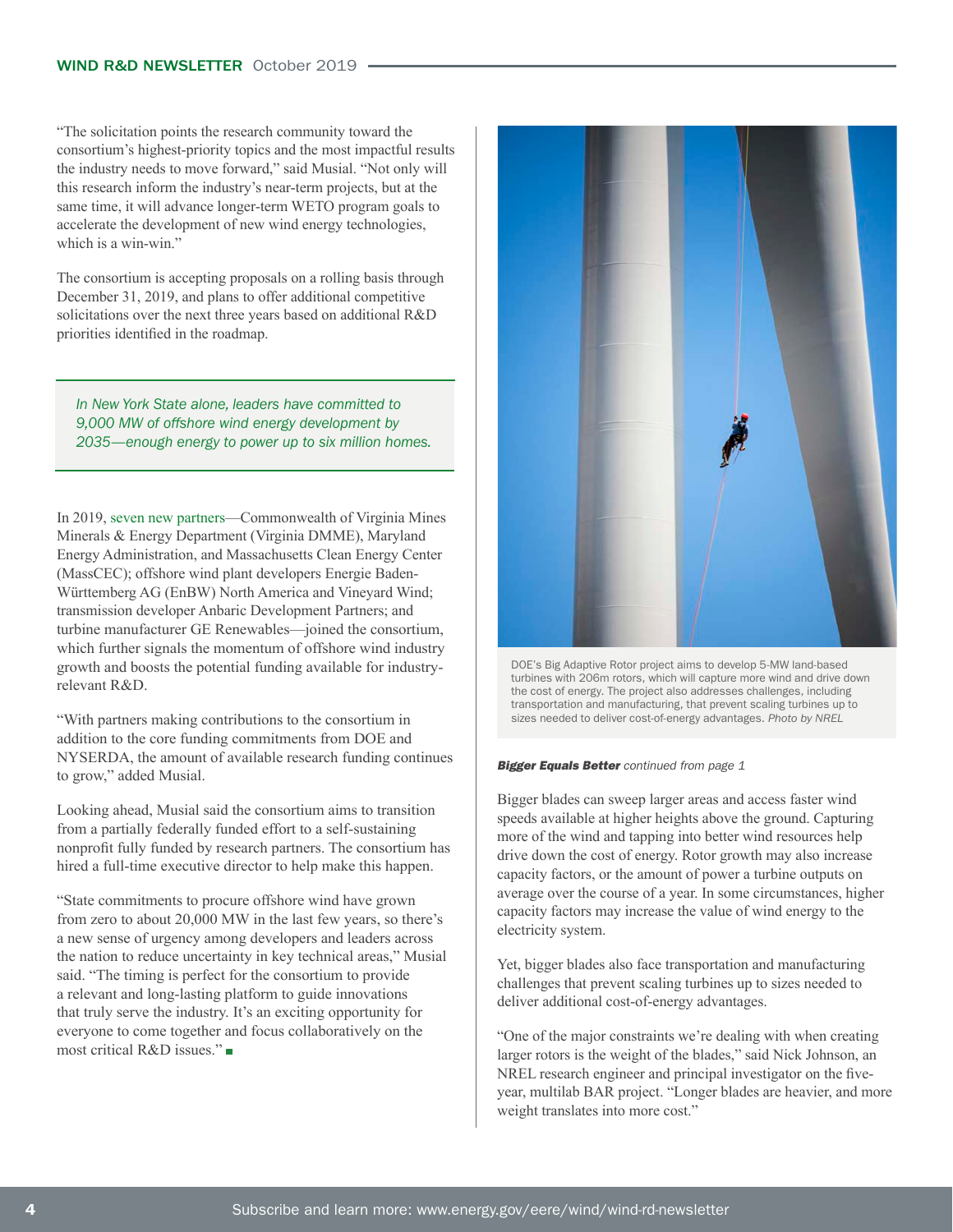A BAR [study](https://emp.lbl.gov/publications/supersized-wind-turbine-blade-study) led by Lawrence Berkeley National Laboratory and DNV GL worked to address the relationship among bigger blades, weight, and transportation. The study identified the development of innovative transportation modes, segmented blades, and on-site manufacturing methods as critical needs in advancing the next generation of large rotors.

This foundational study guided NREL and Sandia researchers in their exploration of five promising rotor design options. The first concept features a nacelle that has been rotated 180 degrees to operate the rotor downwind of the tower. This configuration allows for increased tower clearance and lower blade mass, because more flexible blades are possible when the wind pushes the blades away from the tower.

*Capturing more of the wind and tapping into better wind resources help drive down the cost of energy.* 

The BAR team is exploring another weight-reducing strategy referred to as distributed aerodynamics control. This design approach mechanically changes the shape of the blades, much like an airplane wing during take-off and landing, to reduce both fatigue and extreme loads. While offering a potential solution for flutter issues on longer, more flexible blades, this concept introduces challenges in relation to factors such as controls, manufacturing, and reliability.

The multielement airfoil and the 4-/5-bladed rotor move further away from conventional turbine designs to address transportation limitations. The multielement airfoil, which bears some resemblance to old biplane wings, could improve aerodynamic performance, boost structural integrity, and come together using a segmented approach. The 4-/5-bladed option allows for thinner, lighter blades with reduced loading and presents transportation advantages.

At the extreme end of the lightweight spectrum, the BAR team is also exploring a blade concept that involves an inner structure that can be segmented or manufactured on-site, potentially incorporating advanced manufacturing techniques similar to 3D printing, and filled with a suitable material, such as rigid foam, to achieve the desired aerodynamic profile.

The BAR team is using NREL's primary turbine design models, [OpenFAST](https://nwtc.nrel.gov/OpenFAST) and [WISDEM](https://nwtc.nrel.gov/WISDEM)®, which model turbine performance and turbine system-level interactions respectively, to evaluate each concept.

After determining the two or three top options through computational analysis, BAR researchers will undertake detailed design studies to determine how supersized blades of the future could add up to sizable cost savings.



Downwind turbines like the one shown here could allow for taller turbines and longer blades because the wind pushes the blades away from the tower, enabling increased tower clearance. *Graphic by NREL*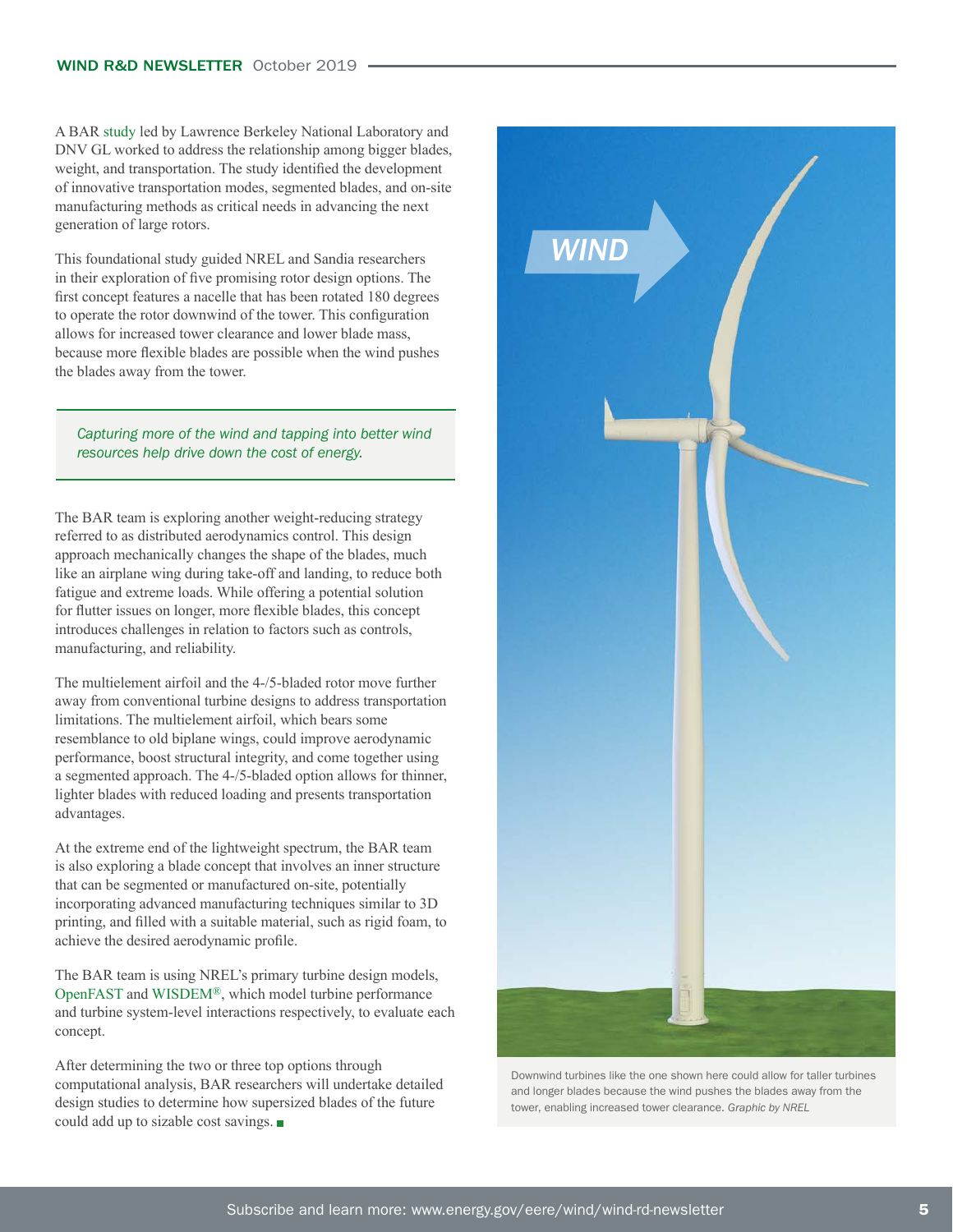### SpiderFLOAT Innovation Puts a New Spin on Offshore Wind

### System offers potential to reduce costs and increase economic viability of deepwater offshore wind

U.S. offshore wind installations in ocean waters deeper than 60 m could supply more than 1,200 GW of electric-generating capacity to the nation's electricity system. At the same time, relatively high capital expenditures for deepwater wind approximately 35% of which can be attributed to substructure and installation expenses—challenge the economic viability of this resource. Innovative technology developed by researchers at DOE's NREL has the potential to reduce costs by simplifying construction and maintenance logistics for deepwater wind systems in challenging offshore marine environments.



Shown here, WindFloat by Principle Power, Inc., is one example of the platform systems developed from oil and gas technology currently available to offshore floating wind project developers. The objective of the SpiderFLOAT system is to make it possible to tap more than 1,200 MW of U.S. deepwater wind resources more effectively than is possible with existing technologies. *Photo by NREL*

The new scalable offshore floating wind system, named "SpiderFLOAT" for its modular components that resemble spider legs, is designed to substantially reduce expenses for deepwater substructures, driving down the cost of deepwater wind energy. Ultimately, researchers hope this could make deepwater systems competitive with fixed-bottom offshore wind power plants.

Designed as a support platform for wind turbines ranging from 6 to more than 20 MW, SpiderFLOAT's radical new approach could enable high-volume manufacturing and overcome transportation constraints that might otherwise lead to design compromises. SpiderFLOAT is also designed to reduce material content and related substructure costs, while its simplification of routine maintenance requirements supports lower operation and maintenance costs.

"Historically, floating substructures have drawn heavily on designs for oil and gas projects. We realized that an opportunity existed to completely rethink the current approach and tailor the design to the challenges of floating offshore wind, enabling more effective capture of the planet's abundant deepwater wind resources," said NREL Research Engineer and SpiderFLOAT Principal Investigator Senu Sirnivas.

*SpiderFLOAT is designed to substantially reduce expenses for deepwater substructures, driving down the cost of deepwater wind energy.* 

SpiderFLOAT's innovative substructure design and use of materials best suited for the requirements of each component combined with modular elements, local supply chains, automated and on-site manufacturing, and reduced materials requirements—can help make offshore systems more cost competitive. This could help tap the vast energy potential of deepwater markets, including the United States' West and Northeast Coasts, the Gulf of Mexico, and Hawaii, as well as locations in Europe and Asia.

The SpiderFLOAT substructure reduces costs and improves performance by minimizing the use of steel and limiting transmission of wave motions to the wind turbine. The flexible technology can also be paired with a range of turbine designs and anchoring methods to accommodate numerous system configurations.

SpiderFLOAT's modularization and simplified mooring allow for partial on-site manufacturing and easy towing of the entire system for installation and maintenance. In addition, by minimizing construction activities at the installation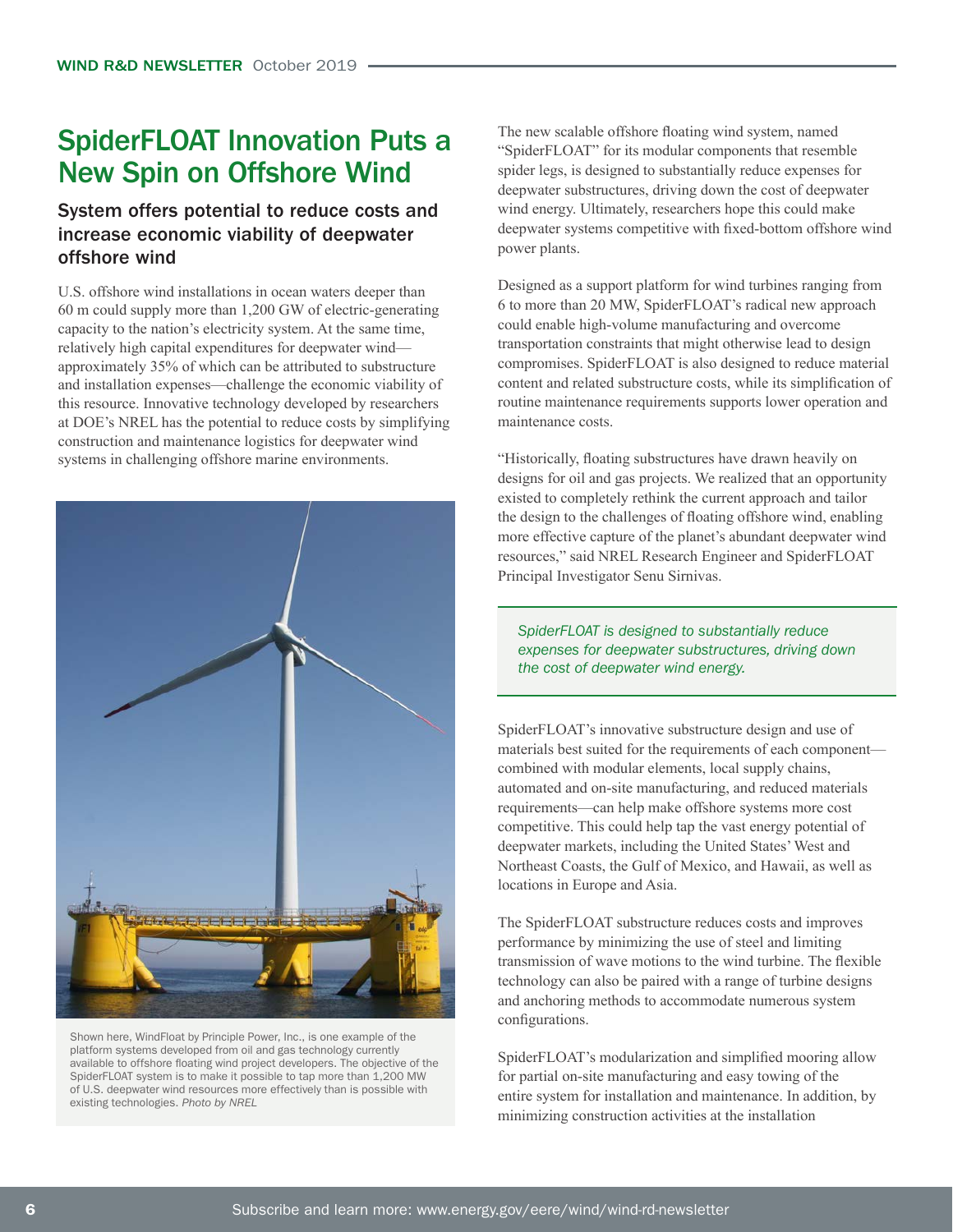site, SpiderFLOAT helps reduce pile driving and other environmentally sensitive activities typically associated with fixed-bottom installations.

The NREL research team that developed the SpiderFLOAT technology is now working with industry partners to prepare the system for commercialization. SpiderFLOAT began as an internal NREL Laboratory Directed Research and Development project, with funding designated by lab leadership to launch innovative technical and scientific projects.

WETO then selected the project for participation in the DOE [Energy I-Corps](https://energyicorps.energy.gov/content/spiderfloat-national-renewable-energy-laboratory) and [Technology Commercialization Fund](https://www.energy.gov/technologytransitions/services/technology-commercialization-fund) programs, which accelerate the commercial deployment of national lab-developed technologies by helping build industry partnerships and bring prototypes to market. Energy I-Corps industry mentor and offshore wind developer Trident Winds helped identify developers' performance parameters and cost requirements related to floating wind systems and pathways to commercialization.

"I-Corps allowed us to interview nearly 75 stakeholders within the floating wind community," said NREL Senior Research Engineer and SpiderFLOAT design team member Rick Damiani.

His colleague, NREL Research Engineer Fabian Wendt, a fellow SpiderFLOAT collaborator, added, "It provided us with terrific insight about the challenges and needs of the industry."

The work on details of the modular design and manufacturing strategy continues with the aim of future certification and licensing. Subsequent research will consider new options for system controls. As part of the Technology Commercialization Fund phase of the project, in the coming months the team will conduct a subscale model evaluation of the patent-pending technology at a wave basin in the United States.



Three-dimensional model of the slender, multibody SpiderFLOAT platform configuration. *Graphic by NREL*

### Portal Makes Secure Access to Validated Data a Breeze

Wealth of Atmosphere to Electrons data informs wind industry decisions



The Data Archive and Portal is part of the A2e initiative, which focuses on optimizing electrical power production of wind plants. *Illustration by NREL*

[More than 6%](https://www.eia.gov/electricity/data/browser/) of electrical power in the United States comes from wind plants. As a variable energy resource, wind power requires accurate forecasts to integrate with the electrical system efficiently and ensure grid reliability.

Existing forecast models have advanced in recent years, but they often still exhibit errors that can create losses for generators and challenge grid stability. To improve the accuracy and reduce the uncertainty of the models, researchers involved in the DOE [Atmosphere to Electrons](https://a2e.energy.gov/) (A2e) initiative are conducting dataintensive numerical and field studies.

A2e research focuses on optimizing electrical power production of wind plants, while lowering the associated risk and cost. As part of this program, WETO established the [Data Archive and](https://a2e.energy.gov/about/dap)  [Portal](https://a2e.energy.gov/about/dap) (DAP), managed by DOE's Pacific Northwest National Laboratory (PNNL). The DAP gives users easy and secure access to validated laboratory data, field and benchmark model data, and offshore data from A2e research activities.

"This ultimately results in improved model accuracy and more reliable intelligence for decision making related to wind power research and development," said Will Shaw, PNNL wind energy program manager.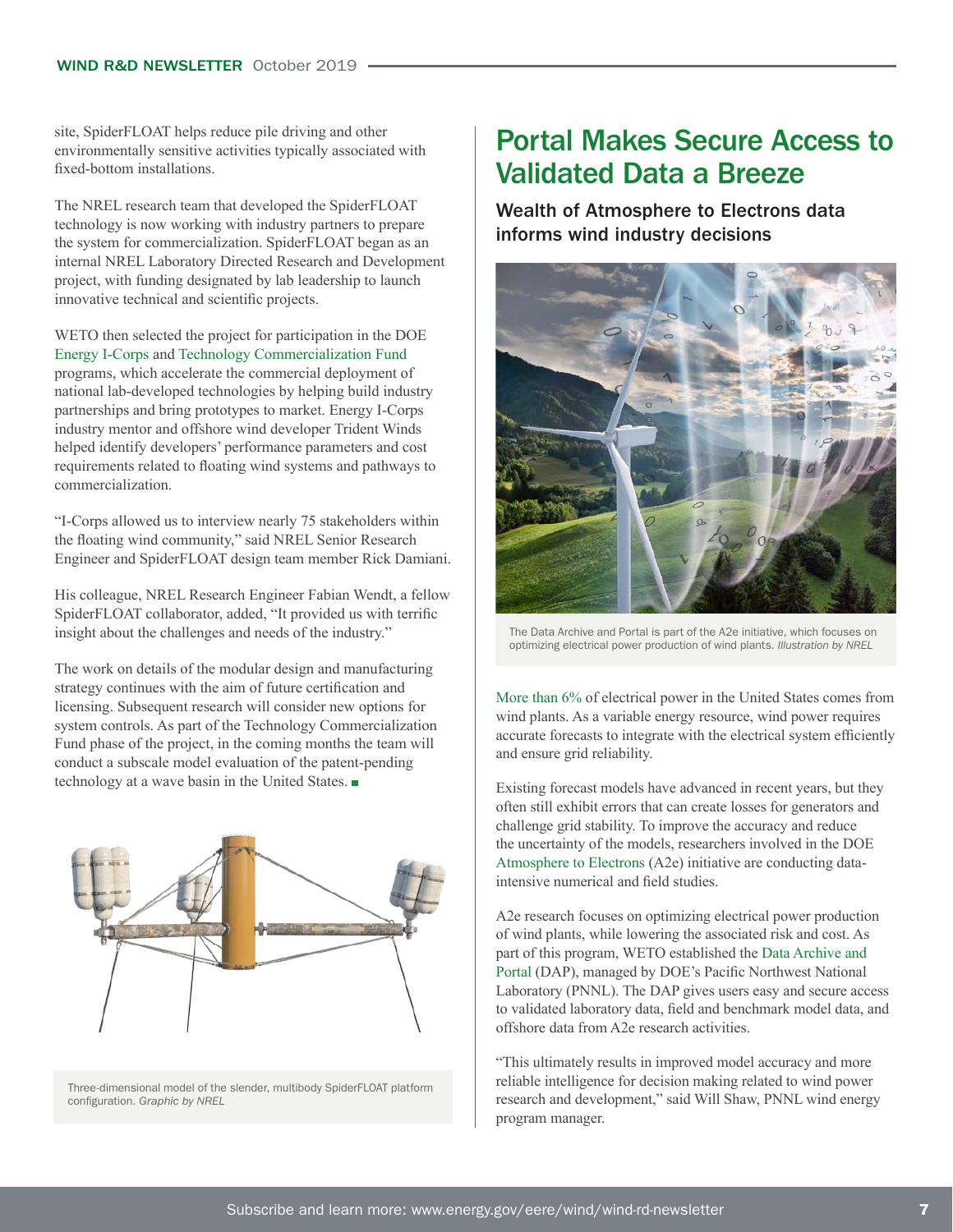

The Data Archive and Portal provides users—ranging from researchers to wind power plant operators—with historical studies and model output. *Figure from PNNL*

Data collected in the DAP provides researchers, wind technology manufacturers, wind plant operators, and industry consultants with information needed to make decisions about factors such as location, wind collection optimization, and evaluation of the impacts of wake effects of sites. Since its inception, more than 550 users have accessed the DAP's 472 data sets, including 19.9 million files and more than 242.1 terabytes of historical field studies dating back to 2000.

Researchers are able to access data related to instruments like sodar, radar, and lidar used at wind power plants and review measurements involving pressure, wind direction, speed, temperature, and turbulence. Over the next five years, researchers plan to collect and monitor DAP data for a field study off the coast of Maine in preparation for developing advanced offshore wind technology.

The DAP collects, stores, and disseminates A2e data using stateof-the-art technology through the secure cloud-services platform from Amazon Web Services and PNNL's research-computing resources. The standardized data sets can be accessed by the scientific community for instant validation and easy analysis, allowing users to reduce individual requirements for storage and operational tools.

*More than 550 users have accessed the DAP's 472 data sets, including 19.9 million files and more than 242.1 terabytes.* 

Data from the DAP framework feed not only WETO research, but projects for other offices and agencies as well. The National Oceanic and Atmospheric Administration (NOAA) used DAP meteorological data as the basis for its High-Resolution Rapid Refresh model, facilitating improvements to National Weather

Service operational forecast models. These modifications have already yielded quantitative improvements in short-term operational forecasts, with more than 200 terabytes of model output produced by NOAA stored on the DAP. The DAP framework is also being used to build similar platforms for the Energy Department's EERE Vehicle Technologies Office, such as [Livewire Data Platform.](http://livewire.energy.gov/)

The DAP's secure data management capabilities are increasing the willingness of the wind industry to share its proprietary data while maximizing access to large field data sets—all of which has the potential to accelerate time to market and reduce costs for new wind technologies. Users can access the DAP by registering at [https://a2e.energy.gov/data.](https://a2e.energy.gov/data)

### New Tool Keeps Wind Power on Course

Software unites forecaster and visualizer to make system operation intuitive



WindView's beta release is now available for exploration online. A benefit of mapping wind power forecasts geographically is that system operators will gain an understanding of how nearby plants react to conditions. *Figure by NREL*

Similar to how a 16th-century sailor interpreted changes in the sky and sea to most effectively harness wind power and keep a ship on course, wind energy system operators now have a tool that makes interpreting wind data more intuitive.

Today's utility operators need the ability to flex generation to meet load whichever way the wind blows—whether on land or at sea. As wind energy expands both on and offshore and is integrated with other energy systems, its operation is becoming even more complex.

Meeting these challenges requires access to easily navigable and visually coherent forecasts in real time. DOE's NREL and Argonne National Laboratory (ANL), along with the University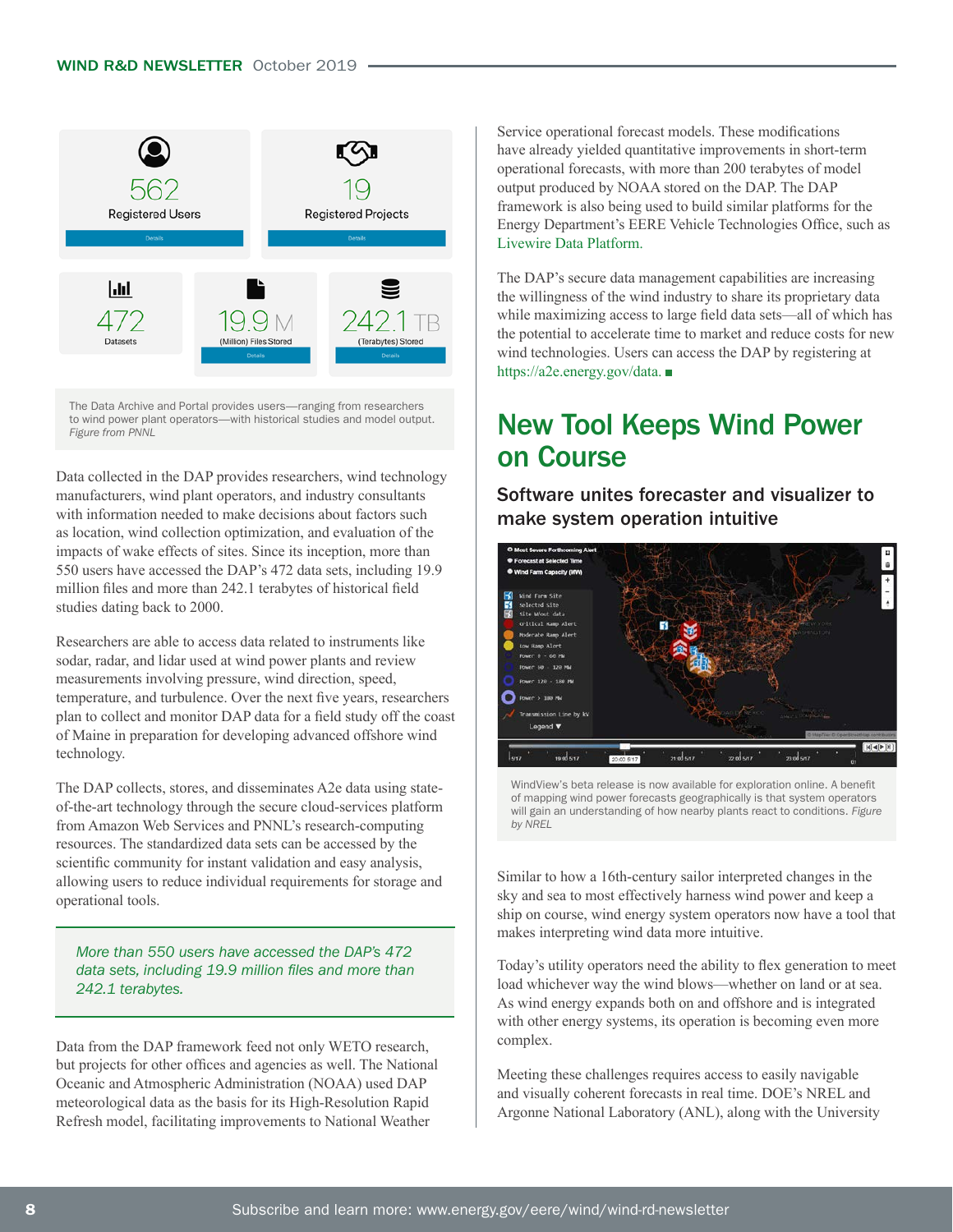of Texas-Dallas, created [WindView,](https://windview-beta.nrel.gov/) a wind power forecast visualization tool that extends the planning capabilities of power system operators and increases their understanding of the dynamics that drive their unique energy systems.

"The important thing for system operators is to develop an intuitive feel for what the wind on their system typically does," said Bri-Mathias Hodge, chief scientist at NREL. "WindView gives them as much information as possible to make decisions."

WindView's visualizations of real-world data support sound judgment, making it possible for operators to take rapid, intuitive action based on scientific fact. The tool combines the cuttingedge machine-learning forecasting techniques (deterministic and probabilistic) of M3, a free forecaster, with a clear presentation of wind data from around the world. WindView users can customize and visualize forecasts, tailoring a dashboard to meet their individual system needs.

"Operators can't afford to waste time writing a query to find wind power data. WindView gives them the information they need in real time; you can see the wind events as they unfold," said Erol Chartan, NREL researcher and principal investigator for WindView.

The breakthrough visualization tool allows users to leverage much more actionable information from wind power data. System operators can select the most relevant data points and rapidly interpret them for time-sensitive decisions. Above all, WindView's forecasts complement an operator's fast-paced and informationintensive responsibilities.

*WindView's visualizations of real-world data support sound judgment, making it possible for operators to take rapid, intuitive action based on scientific fact.* 

"Imagine that a transmission line suddenly goes out," explained Chartan. "The power system operator then needs to focus on the wind power of that specific area. The user can select that area using WindView's polygon tool, as well as view the total wind in the aggregated chart at the bottom of the map. Plus, the user can see time and ramping leading to a potential overgeneration event in that region."

Although there are other forecasting and visualization tools, none offer the features and functionality provided by WindView. Existing wind forecasting tools are often limited in use, with designs that do not allow for intuitive use in the full range of situations encountered by utility operators. WindView's



WindView is a new tool for helping system operators understand dynamics on their wind power plant. It unites a newly developed forecaster with a visualization platform, allowing users to customize how they interpret wind forecast data*. Photo by NREL*

combination of a map and surrounding charts with user-defined visuals is a game changer on top of its new high-powered forecasting tool.

DOE's [Grid Modernization Lab Consortium](https://www.energy.gov/grid-modernization-initiative-0/grid-modernization-lab-consortium) joined forces with WETO to sponsor the development of WindView by NREL and its partners. As project leads, NREL researchers guided the development of WindView. The team elicited feedback from industry contacts, integrated the M3 forecaster, and designed the user-friendly front end of WindView.

In addition to their support in developing WindView's multichart forecast comparison, ANL tailored a forecasting tool called ARGUS-PRIMA—which assesses and compares different wind power prediction algorithms—to be compatible with WindView. The University of Texas-Dallas created the M3 machine-learningbased wind power forecaster and worked with NREL to integrate it into WindView's user interface.

Chartan came to NREL after working on a previous generation of wind power visualization software for Great Britain's National Grid. Soon, WindView may find its first real-world use in exactly the same control room where Chartan worked.

"From this earlier work, I can so clearly see the strides we've made with WindView," said Chartan. "The map really sets it apart as a forecasting tool. It helps to understand the spatial element, especially alongside up-to-date graphs that are displaying the data you want."

The DOE's EERE Solar Energy Technologies Office plans to adapt WindView to meet the forecasting needs of wind's variableresource cousin, solar energy. In the meantime, WindView is ready for use by utilities, system operators, researchers, or forecast providers, with a [tutorial](https://www.youtube.com/watch?v=HqCedGl-UyU&feature=youtu.be) providing easy instruction on how to use it. See the tool at <https://windview-beta.nrel.gov/>.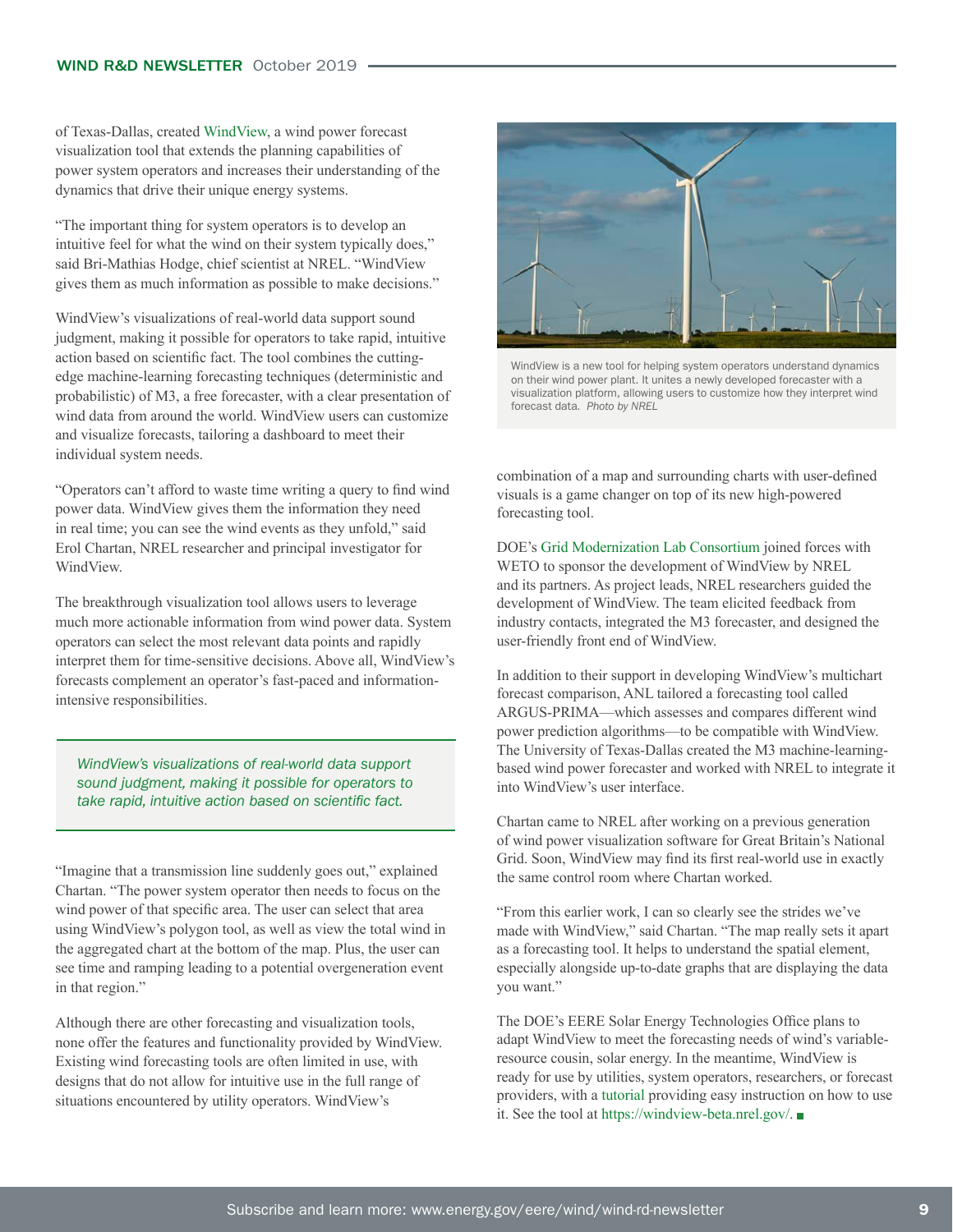### Offshore Wind Workshop Addresses Industry Challenges

Key topics included cost reductions and improving resource and site characterization



full range of atmospheric conditions and describing them with statistical significance. *Photo by Nicholas Doherty*

The [National Offshore Wind Strategy](https://www.boem.gov/National-Offshore-Wind-Strategy/) developed by DOE and the U.S. Department of the Interior identifies the need to reduce costs and technology risks through improved offshore wind power resource and site characterization. Offshore wind representatives met this spring to discuss meteorological and oceanographic research with the potential to advance these strategic goals.

Held in Alexandria, Virginia, the "Research Needs for Offshore Wind Resource Characterization" workshop was jointly led by researchers from DOE's PNNL, ANL, Lawrence Livermore National Laboratory, and NREL. Participants included representatives from WETO, the U.S. and European offshore wind industries, federal agencies, DOE National Laboratories, and the academic research community.

The workshop highlighted the need for a better understanding of the meteorological, ocean, and seafloor conditions unique to offshore wind development sites in the United States. Discussions provided valuable updates on state-of-the-art resources and techniques for assessing and forecasting wind energy offshore. Topics also included wind-wave coupled models, wakes from wind power plants and clusters, blade leading-edge erosion by precipitation, spatial wind speed gradients, and wind and wave loading on offshore structures.

Participants identified long-term observation as critical to capturing the full range of atmospheric conditions and describing them with statistical significance, especially for assessing the impact of extreme weather events, such as hurricanes. The group

also considered the potential for airborne measurement systems, including drones, aircraft, and radiosondes, to complement existing measurement capabilities for intensive observation of specific physical processes.

*Participants identified long-term observation as critical to capturing the full range of atmospheric conditions and describing them with statistical significance.*

In addition, workshop attendees identified possible unmanned and autonomous platforms—such as surface vehicles, wave gliders, and automated systems—that could provide meteorological and oceanographic "metocean" information. These include windand solar-powered unmanned surface vehicles equipped with metocean sensors, semiautonomous research platforms to gather physical properties of the upper ocean and lower atmosphere, low-cost spar buoys for air-sea flux measurements, marineprofiling microwave radiometers, and lidar buoys for metocean measurements.

This input will inform DOE regarding decisions about potential R&D efforts related to offshore wind energy. ■



The workshop highlighted the need for a better understanding of the meteorological, ocean, and seafloor conditions unique to U.S. offshore wind development sites. *Photo by NREL*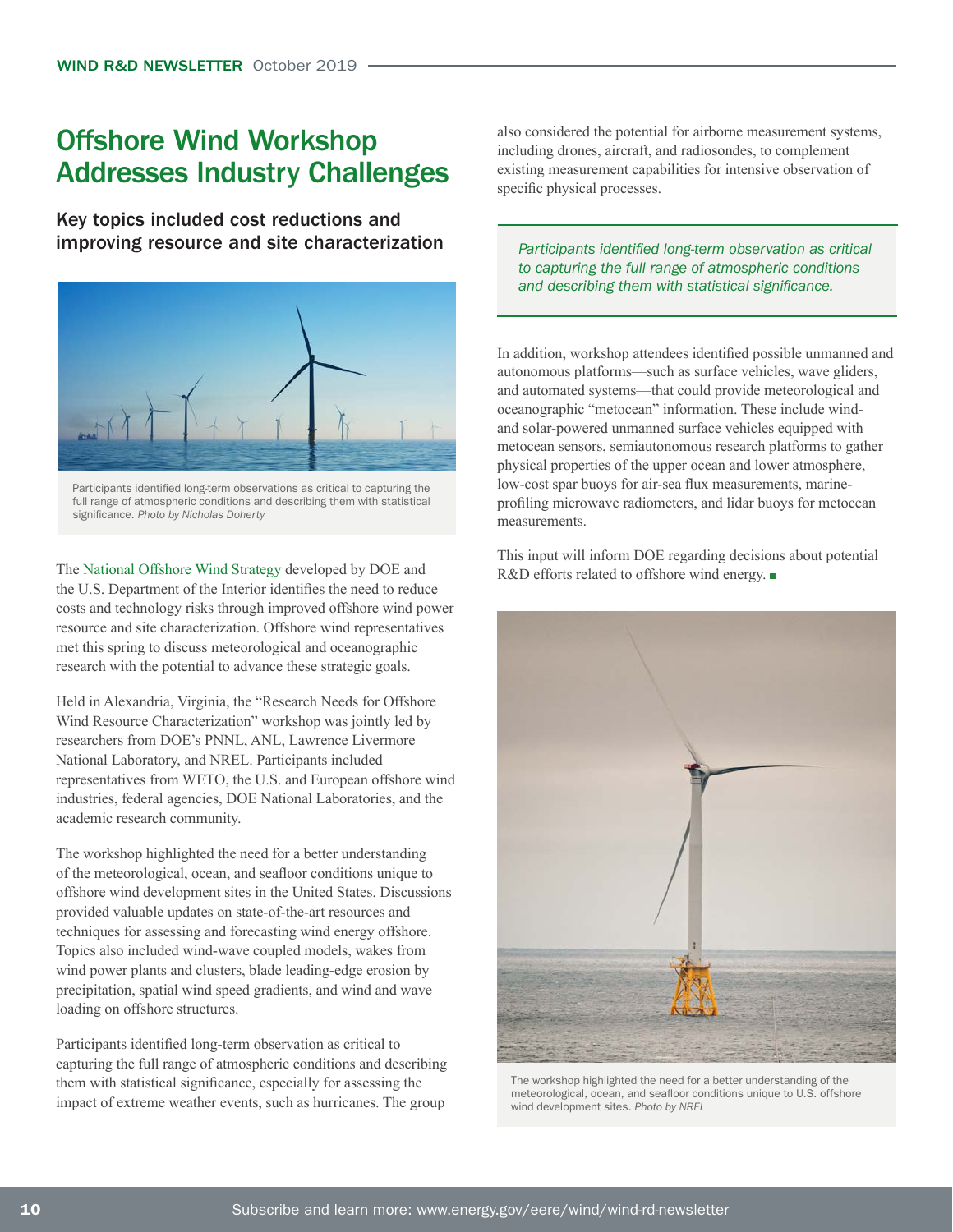### DOE News

#### [Offshore Wind Rides Wave Toward Accelerated Growth](https://www.energy.gov/eere/wind/articles/top-trends-offshore-wind)

The U.S. offshore wind market is expected to see massive growth in the next decade. DOE's *[2018 Offshore Wind Technologies](https://www.energy.gov/eere/wind/downloads/2018-offshore-wind-market-report)  [Market Report](https://www.energy.gov/eere/wind/downloads/2018-offshore-wind-market-report)* estimates a potential generating capacity of 25,824 MW in the project development pipeline at the end of 2018. The report also outlines [top trends—](https://www.energy.gov/eere/wind/articles/top-trends-offshore-wind)including larger turbines, higher-voltage array cables, and floating and hybrid platform systems—that are leading the offshore wind market into a decade of unprecedented growth.

#### [Top 10 Things You Didn't Know About Offshore Wind Energy](https://www.energy.gov/eere/wind/articles/top-10-things-you-didn-t-know-about-offshore-wind-energy)

Part of DOE's "[Top Things You Didn't Know About Energy](https://www.energy.gov/joules-wisdom-top-things-you-didnt-know-about-energy)" series, this blog contains key facts about offshore wind energy that might surprise you. For example, nearly 80% of the nation's electricity demand occurs in the heavily populated coastal and Great Lakes states—where offshore wind resources are plentiful.

#### [Collegiate Wind Competition Continues To Make News](https://www.energy.gov/eere/collegiatewindcompetition/collegiate-wind-competition)

[Penn State took home first place](https://www.energy.gov/eere/collegiatewindcompetition/articles/penn-state-takes-top-prize-2019-collegiate-wind-competition) in the 2019 Collegiate Wind Competition (CWC), and the program has remained in the news. Stories have looked at how participation helped prepare one [student for career success](https://www.energy.gov/eere/collegiatewindcompetition/articles/collegiate-wind-competition-paves-way-careers-wind-energy), how Team Juracán from [Puerto Rico](https://www.energy.gov/eere/collegiatewindcompetition/articles/students-puerto-rico-channel-resiliency-solve-real-world)  [survived Hurricane Maria,](https://www.energy.gov/eere/collegiatewindcompetition/articles/students-puerto-rico-channel-resiliency-solve-real-world) how the [Chico State team](https://www.energy.gov/eere/collegiatewindcompetition/articles/cwc-chico-state-team-stands-strong-california-wildfire) competed despite the California wildfires that closed their campus, and how [KidWind](https://www.energy.gov/eere/collegiatewindcompetition/articles/college-students-give-back-collegiate-wind-competition) students benefit from CWC student involvement. The [2020 Collegiate Wind Competition](https://www.energy.gov/eere/collegiatewindcompetition/articles/2020-collegiate-wind-competition-participants-announced) will be held at the AWEA WINDPOWER Conference in Denver, Colorado, June 1–4, 2020, and NREL issued a [request for proposals](https://www.energy.gov/eere/collegiatewindcompetition/articles/us-department-energy-releases-request-proposal-collegiate) from 2021 CWC teams this September.



DOE's Collegiate Wind Competition prepares students to enter the wind energy workforce by offering real-world experience. *Photo by NREL* 

### INDUSTRY EVENTS

[Energy Systems Integration Group](https://www.esig.energy/event/2019-fall-technical-workshop/)  [2019 Fall Technical Workshop](https://www.esig.energy/event/2019-fall-technical-workshop/) October 28–30, 2019 Charlotte, North Carolina

#### [Distributed Energy Conference](https://www.distributedenergyconference.com/)

October 30–November 1, 2019 Denver, Colorado

[Resilience Week 2019](https://events.inl.gov/Resilience-Week-2019) November 4–7, 2019 San Antonio, Texas

[Composites World 2019 Carbon](https://www.carbonfiberevent.com/)  [Fiber Conference](https://www.carbonfiberevent.com/) November 19–21, 2019 Knoxville, Tennessee

[AWEA Clean Energy Executive](https://engage.awea.org/Events/Meeting-Home-Page?meetingid=%7bC251F059-D8BC-E811-80FA-000D3A01109B%7d)  [Summit 2019](https://engage.awea.org/Events/Meeting-Home-Page?meetingid=%7bC251F059-D8BC-E811-80FA-000D3A01109B%7d) November 19–21, 2019 Carlsbad, California